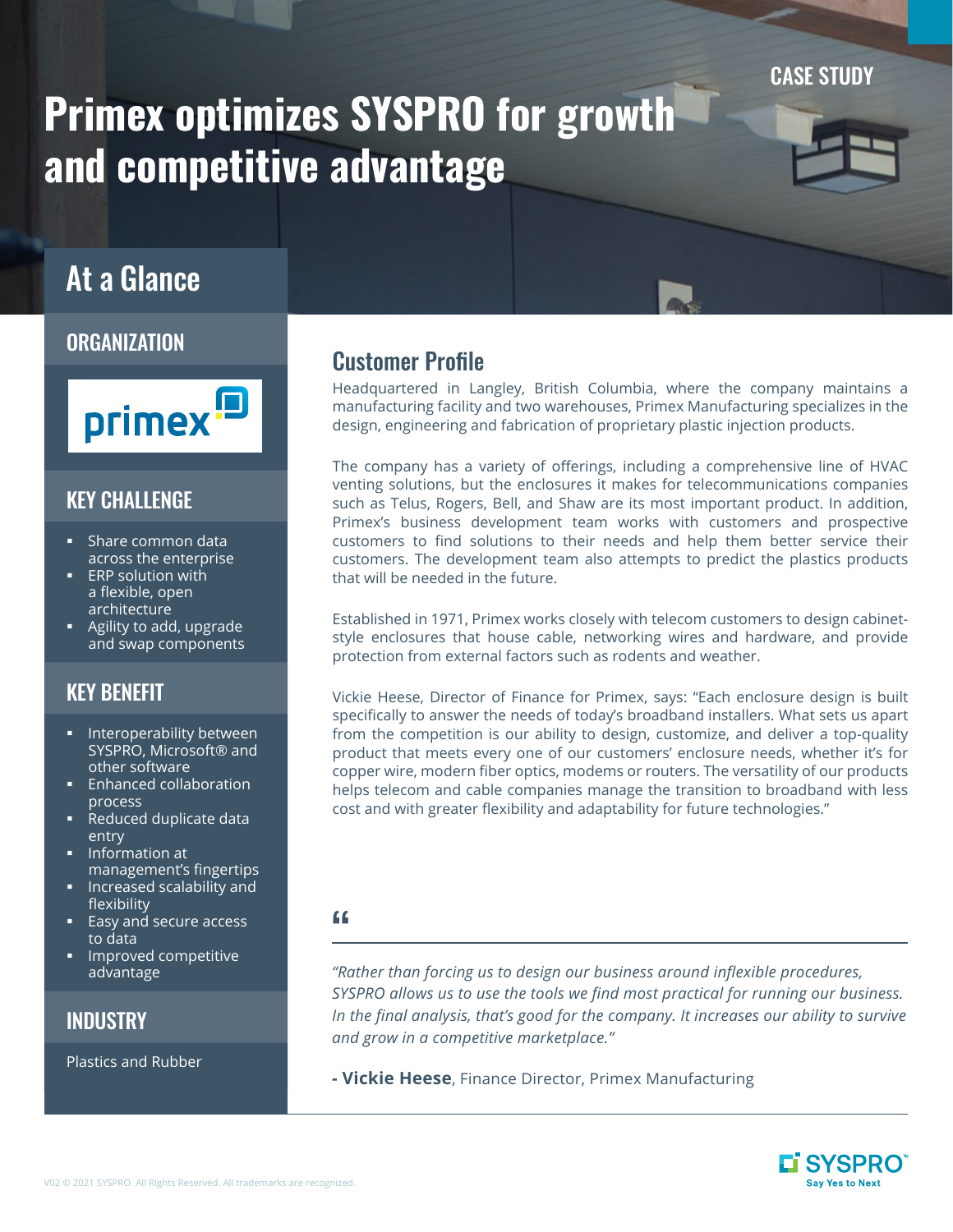## The Business Challenge

Primex Manufacturing identified a need to share common data across the enterprise, and recognized that an Enterprise Resource Planning solution was the optimal way to expose and consume information from all its missioncritical systems. The company's requirements called for a flexible, open architecture that would provide the agility to add, upgrade and swap components.

## The Solution

For the past 15 years, Primex has run its operations using SYSPRO software. The SYSPRO modules used by the company include General Ledger, Accounts Payable, Accounts Receivable, Work in Progress, Inventory, Product Configurator, Bill of Materials, Sales Orders and Cash Book.

"One of the things we really like about SYSPRO is that it works with the other software we use to run our business. We find the interoperability of SYSPRO with Microsoft and other software to be very useful, especially when it comes to writing reports," Heese says.

"SYSPRO's General Ledger module is really good at capturing the information we need to run the company, and without it we couldn't do our reporting. However, I prefer to create the reports themselves using Power Pivot, the data analysis tool in Microsoft Excel."

## The Outcome

SYSPRO is instrumental in facilitating the collaboration process between Primex and its client companies. "One of our customers will ask for a solution, and our engineers and designers will create a prototype, after which the company might say 'Great!' but ask us to change the design a bit. We work together to perfect the mold, and then we manufacture the product. All of this is made easier by working in the flexible environment provided by SYSPRO," Heese says.

Mark Campbell, Primex's Senior Manager Inventory and Order Fulfillment, is the primary SYSPRO user in the company outside the financial side of the business. "Like many manufacturing companies, we use a variety of business software applications that need to exchange information," he says. "We need to connect external devices such as barcode scanners to our ERP, and SYSPRO's Integration Framework allows us to do all that. It also improves information sharing, reduces duplicate data entry and enables data to be stored in one place for consolidated reporting and analysis."

According to Campbell, SYSPRO is the financial and operational backbone of Primex, but off that backbone the company runs a number of specific third-party solutions. "For example, we use Compuplus's ABC barcoding software,

LabelView to design and manage our barcode labels, Microsoft Dynamics CRM, Excel Power Pivot, and Budget Maestro by Centage. We also have three access databases that were developed by students from BCIT as a summer project and that they continue to maintain. Thanks to SYSPRO's .net Solutions, we have all of the company's information at our fingertips on a continuous basis, and we can use the software of our choice to access, feed, and mine our data."

SYSPRO's .net Solutions facilitates integration with other operating environments, including Microsoft Windows®, Microsoft Office®, Microsoft SQLServer, UNIX and Linux. By utilizing a multi-platform software product, companies such as Primex gain scalability and flexibility, and are able to select the exact functions needed to increase operational control and efficiency.

Based on the Microsoft .NET Framework, SYSPRO's e.net Solutions allows the integration of third-party software, external devices and business systems, and cloud-based applications. For example, SYSPRO can be extended to integrate with external applications such as shipping companies' tracking systems. In addition, SYSPRO e.net Solutions facilitates the integration of SYSPRO with scanning and Smart technologies, streamlining picking and packing processes, as well as inventory stock takes.

Working through the SYSPRO e.net Solutions interface maintains the security and integrity of the core SYSPRO ERP system, while allowing external applications to safely access data. Furthermore, SYSPRO Office Integration allows users such as Heese to easily and securely access SYSPRO data through their favorite Microsoft Office products, even though SYSPRO may not be installed on the client machine.

"Rather than forcing us to design our business around inflexible procedures, SYSPRO allows us to use the tools we find most practical for running our business. In the final analysis, that's good for the company. It increases our ability to survive and grow in a competitive marketplace," Heese says.